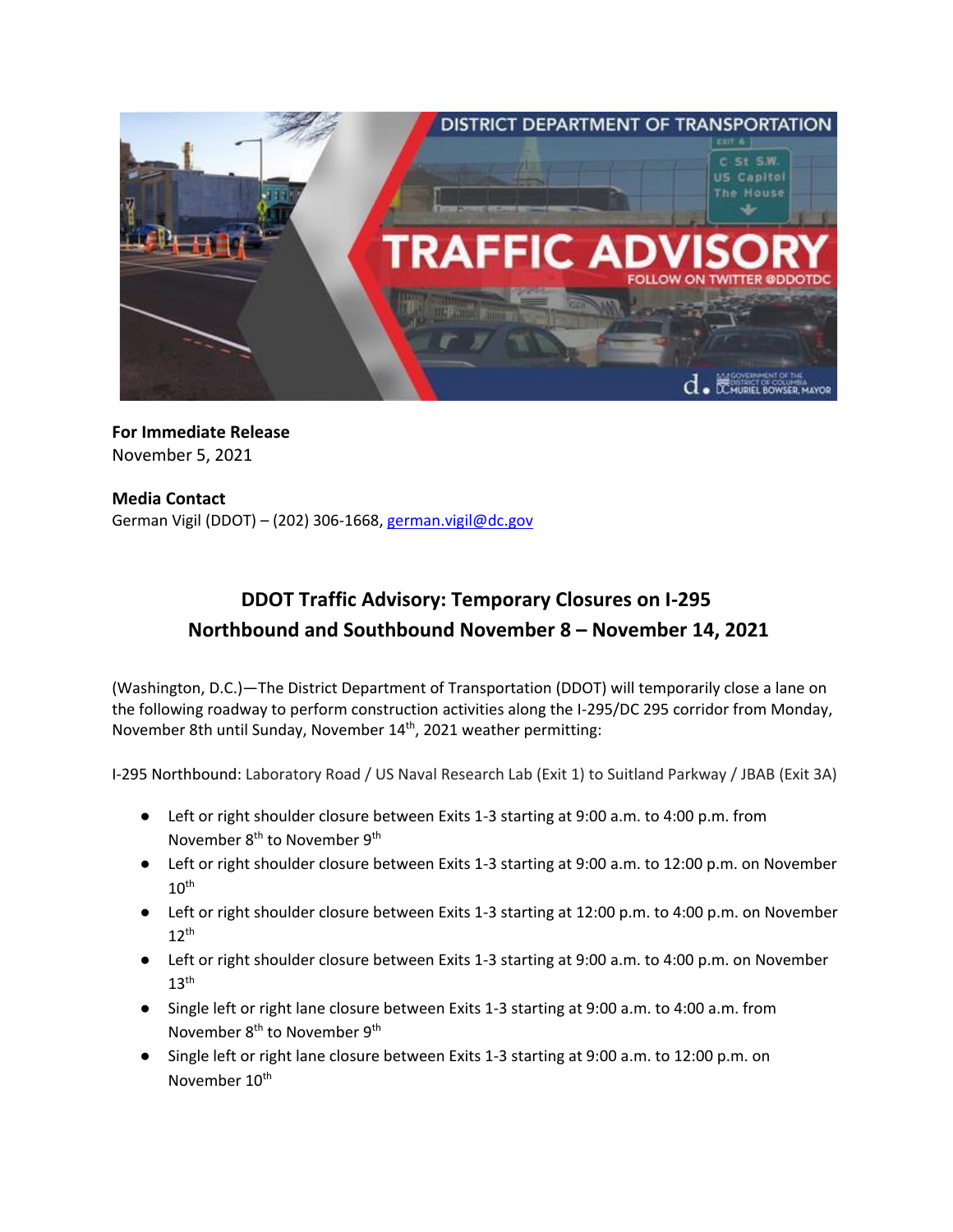- Single left or right lane closure between Exits 1-3 starting at 12:00 p.m. to 4:00 a.m. on November 12<sup>th</sup>
- Single left or right lane closure between Exits 1-3 starting at 9:00 a.m. to 4:00 a.m. on November  $13<sup>th</sup>$
- Single left or right lane closure between Exits 1-3 starting at 9:00 a.m. to 2:00 p.m. from November 13<sup>th</sup> to November 14<sup>th</sup>

I-295 Southbound: Suitland Parkway / JBAB (Exit 3A) to Laboratory Road / US Naval Research Lab (Exit 1)

- Left or right shoulder closure between Exits 1-3 starting at 9:00 a.m. to 4:00 p.m. from November 8<sup>th</sup> to November 9<sup>th</sup>
- Left or right shoulder closure between Exits 1-3 starting at 9:00 a.m. to 12:00 p.m. on November  $10^{\text{th}}$
- Left or right shoulder closure between Exits 1-3 starting at 12:00 p.m. to 4:00 p.m. on November  $12^{th}$
- Left or right shoulder closure between Exits 1-3 starting at 9:00 a.m. to 4:00 p.m. on November  $13<sup>th</sup>$
- Single left or right lane closure between Exits 1-3 starting at 7:00 a.m. to 4:00 p.m. from November 8<sup>th</sup> to November 9<sup>th</sup>
- Single left or right lane closure between Exits 1-3 starting at 7:00 a.m. to 12:00 p.m. on November 10<sup>th</sup>
- Single left or right lane closure between Exits 1-3 starting at 12:00 p.m. to 4:00 p.m. on November 12<sup>th</sup>
- Single left or right lane closure between Exits 1-3 starting at 7:00 a.m. to 4:00 p.m. on November  $13<sup>th</sup>$
- Single left or right lane closure between Exits 1-3 starting at 9:00 a.m. to 2:00 p.m. from November 13<sup>th</sup> to November 14<sup>th</sup>

Additional Work:

- Single left or right lane closure on Malcolm X Ave SE westbound from  $2^{nd}$  St. to South Capitol Street SE starting at 6:00 a.m. to 4:30 p.m. from November 8<sup>th</sup> to November 9<sup>th</sup>
- Single left or right lane closure on Malcolm X Ave SE westbound from  $2^{nd}$  St. to South Capitol Street SE starting at 6:00 a.m. to 12:00 p.m. on November 10<sup>th</sup>
- Single left or right lane closure on Malcolm X Ave SE westbound from 2<sup>nd</sup> St. to South Capitol Street SE starting at 12:00 p.m. to 4:30 p.m. on November 12<sup>th</sup>
- Single left or right lane closure on Malcolm X Ave SE westbound from  $2^{nd}$  St. to South Capitol Street SE starting at 6:00 a.m. to 4:30 p.m. on November 13<sup>th</sup>
- Single left or right lane closure on Malcom X Ave SE eastbound South Capitol to/from 2<sup>nd</sup> Street SE starting from 7:00 a.m. to 4:30 p.m. from November 8<sup>th</sup> to November 9<sup>th</sup>
- Single left or right lane closure on Malcom X Ave SE eastbound South Capitol to/from 2<sup>nd</sup> Street SE starting from 7:00 a.m. to 12:00 p.m. on November 10<sup>th</sup>